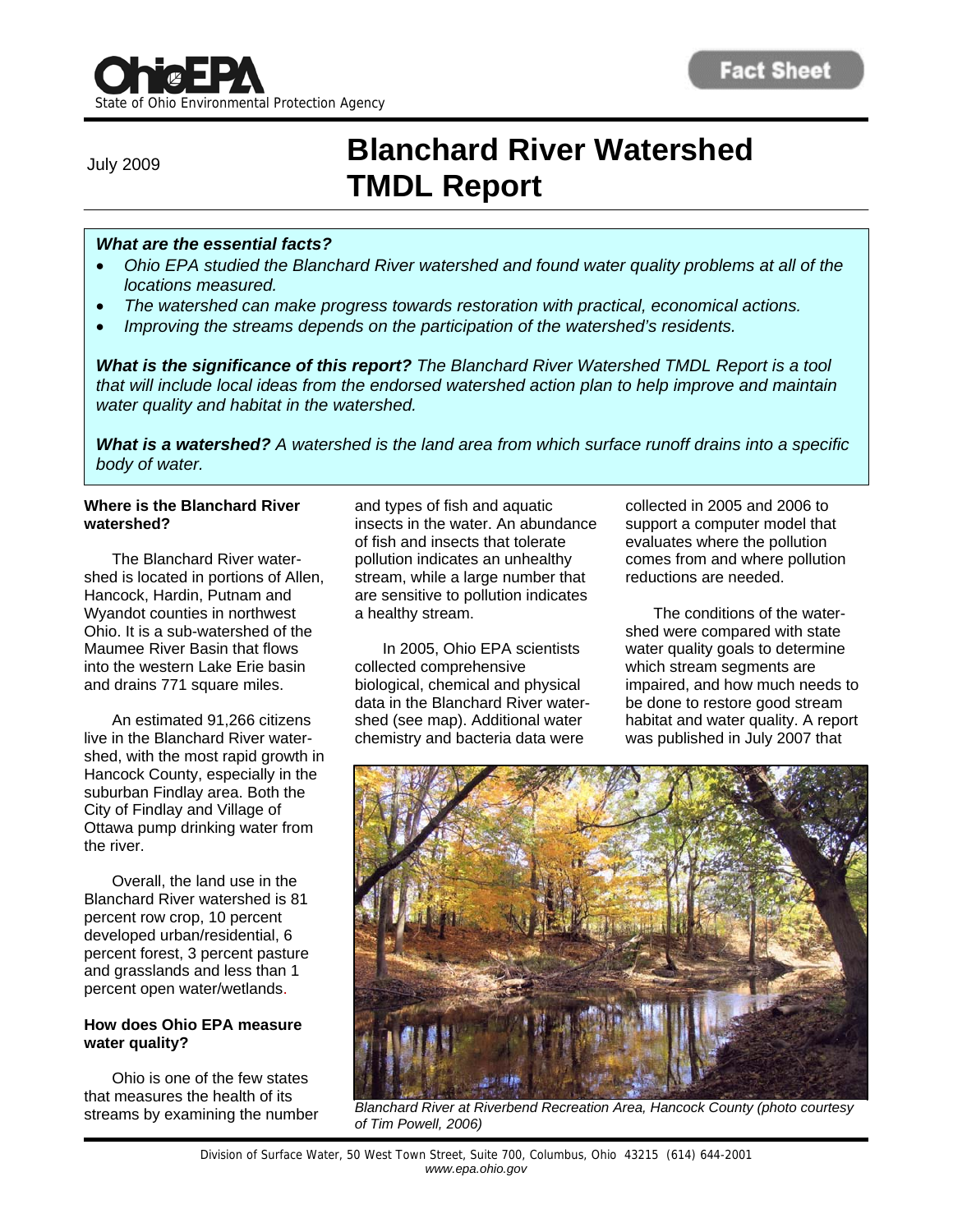# **Blanchard River Watershed TMDL Report**

provides detailed information regarding the results of the study, including data from the biological surveys, water and sediment chemistry, habitat conditions and bacteria concentrations in the water

# **What is the condition of the Blanchard River watershed?**

 Ohio EPA surveyed 116 sites to assess the overall water quality in this 771-square-mile watershed. The Blanchard River itself generally showed good quality, however only about 40 percent of the tributary streams met the water quality goals needed to support healthy aquatic communities.

 The primary reason for low quality is high algae production caused by excess nutrients running off agricultural fields. Low levels of dissolved oxygen and fine sediment in the streams have a direct impact on aquatic organisms. Habitat and flow alterations from surface and subsurface drainage practices are other reasons for low water quality. There is a human health concern in most streams because of high fecal coliform bacteria levels coming from poorly functioning home septic systems and manure.

 The following is a summary of water quality impairments found in each watershed assessment unit (watershed code provided for each).

 **The headwaters area (010)**  had many small streams impacted by a combination of agricultural practices and inadequate wastewater treatment from Forest and Dunkirk, and from Wharton and Patterson, which are unsewered. Overgrowth of algae was caused by elevated nutrients and direct sunlight from the lack of tree cover. Excess algae and high water



temperatures are stressful for aquatic wildlife.

 **The Outlet/Lye Creek (020)** is impaired by excess nutrients, habitat and flow alteration and high bacteria. Agricultural fertilizer, pesticides and failing home sewage systems have overloaded streams with nitrates and phosphorus. Excess nutrients and herbicides such as atrazine and metolachlor detected in Findlay's drinking water are attributed to nonpoint source agricultural runoff. Bacteria levels are high downstream of the unsewered village of Houcktown.

 Three dams in this watershed alter the natural flow of the river. Lack of shade on channelized streams and slow water behind these dams lowers the dissolved oxygen and increases water temperature as the river flows into Findlay. The Riverside Park dam should be modified to alleviate these problems. This could potentially be studied by the Army Corps of Engineers during the flood damage risk assessment.

 **Eagle Creek (030),** which includes the City of Findlay, is impaired by nutrients from upstream sources, altered flow at dams and lack of stream shading. These sources contribute to lower dissolved oxygen and high water temperature of the Blanchard River in Findlay. The removal of the Liberty Street dam in 2007 increased oxygen levels and eliminated temperature problems.

 Excessive phosphorus and nitrates have been observed in Eagle Creek and the Blanchard River, especially during high flows. Load reductions are needed from both agricultural and urban runoff during spring and fall. The City of Findlay and parts of the adjoining townships are designated for Phase 2 storm water permit coverage, and have begun to develop storm water pollution prevention plans.

# **Ottawa Creek (040)** is

impaired by habitat and flow alteration and nutrients. Most tributary streams have been extensively modified for agri-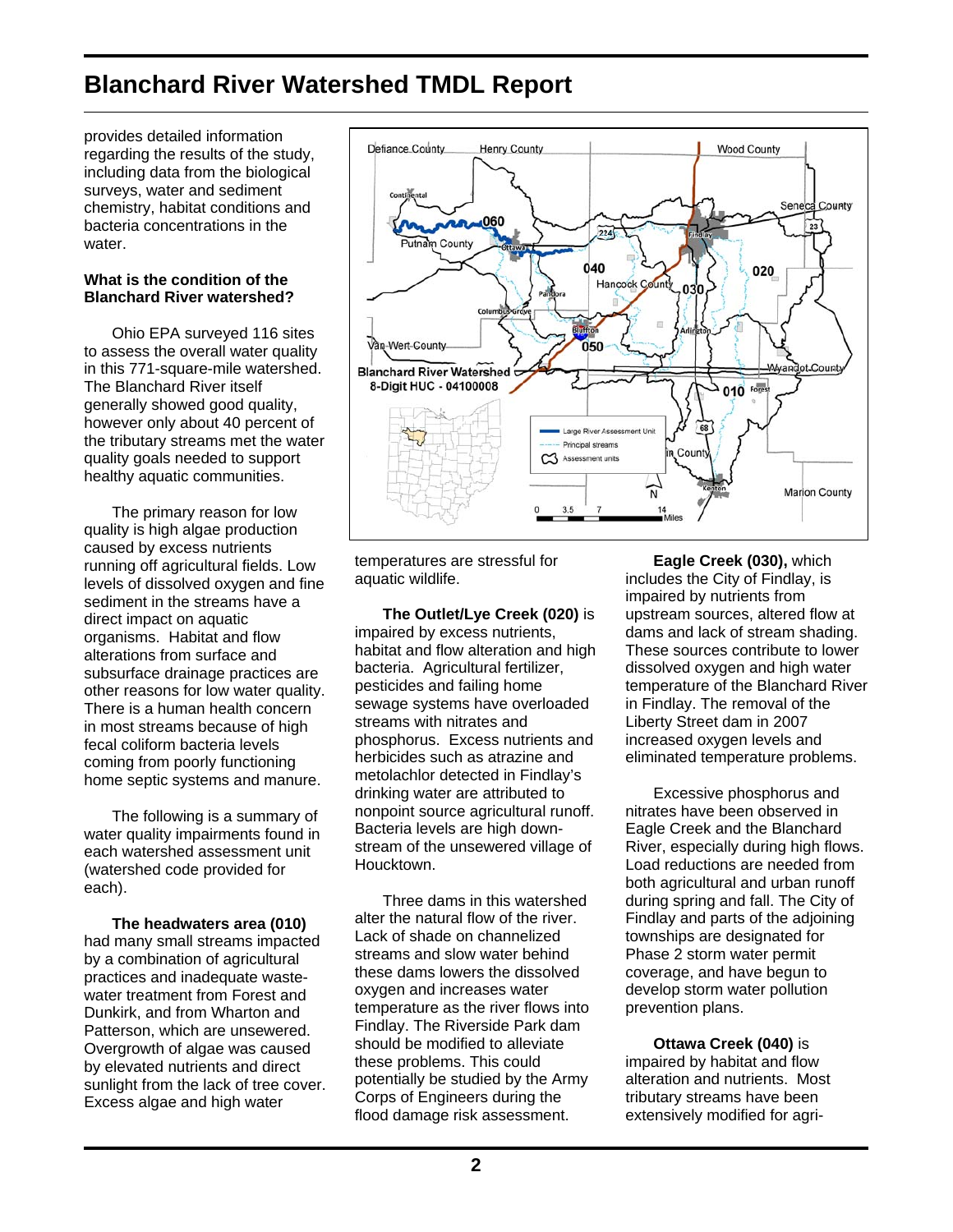# **Blanchard River Watershed TMDL Report**

cultural drainage. Routine ditch clean-outs and removal of stream bank vegetation make it hard for pollutants to be treated by natural processes in these small streams. Unrestricted cattle access in Ottawa Creek contributes to bacteria, nutrients and erosion of stream banks.

 **Riley Creek** (**050),** which includes the villages of Bluffton and Pandora, is impaired by nutrients, habitat/flow alteration and siltation. Several lowhead dams near Pandora impede the natural flow in Riley Creek, and cattle access leads to erosion, nutrient and bacteria problems. Lower Little Riley Creek has multiple point source discharges that degrade water quality and contribute to high bacteria. Lack of water in headwater streams, especially in summer, makes it difficult to support good aquatic life communities.

 **Cranberry Creek (060)** has poor habitat along most of the tributary streams which have been extensively modified and put under county maintenance for agricultural drainage. A flood abatement project removed the trees and reconstructed the channel from Rockport to the mouth of Cranberry Creek in 2005. This sub-watershed had the highest level of bacteria impairment and high organic loads from inadequately treated wastewater.

**The Blanchard River** is meeting water quality standards as it flows west from Gilboa to join the Auglaize River in Dupont. However, excessive nutrient inputs from each sub-watershed and elevated sediment delivery from Riley and Cranberry creeks threaten to impact the health of the river mainstem and contribute to a high level of organic material that is expensive to remove from the raw drinking water supply for

# *What are the three most important "fixes" in the watershed? Eliminate pervasive bacteria problems*

o *Reduce home sewage treatment system failures*  o *Ensure proper manure handling and management at livestock operations* 

- *Improve erosion and sediment control in all areas* o *Establish and protect riparian buffers and filter strips on all streams and ditches*
	- o *Use cover crops in non-growing season on farm fields*
	- o *Practice conservation tillage*

o *Adopt ditch maintenance that minimizes removal of vegetation along the banks and allows for floodplain development* 

- *Reduce the amount of nutrients getting into streams*  o *Use nutrient management techniques on cropland including nitrogen and phosphorus testing indices*  o *Introduce flow control structures in subsurface drainage* 
	- *systems to limit tile flow in non-growing season*
	- o *Create or restore wetlands in low lying areas to store and clean polluted runoff*

Ottawa. The formation of trihalomethanes, a byproduct of disinfection for drinking water, is a human health concern. Additionally, several pesticides have been detected in the finished water

# **How will water quality get better?**

 The Blanchard River watershed is included on Ohio's list of impaired waters. Under the Clean Water Act, a cleanup plan is required for each impaired watershed. This cleanup plan, known as a total maximum daily load (TMDL) report, calculates the maximum amount of pollutants a water body can receive and still meet standards (goals). The TMDL report specifies how much pollution must be reduced from various sources and recommends specific actions to achieve this.

 The TMDL report will provide specific numeric goals for improving the stream habitat and

reducing pollutants, including pathogens, phosphorus and sediment. Ohio EPA can address some of the problems in the Blanchard watershed through regulatory actions, such as permits for wastewater and storm water dischargers. Other actions, such as committing to enhancing and protecting riparian areas, proper fertilizer management and reduced home sewage system failures, will be up to local residents.

# **What actions are needed to improve water quality?**

 Because there are many reasons why streams in the Blanchard River and its tributaries fail to meet water quality goals, several actions are required to improve the current condition and protect the watershed in the future. They should focus on reducing pollutants loads and/or increasing the streams' capacity to handle the remaining pollutant loads.